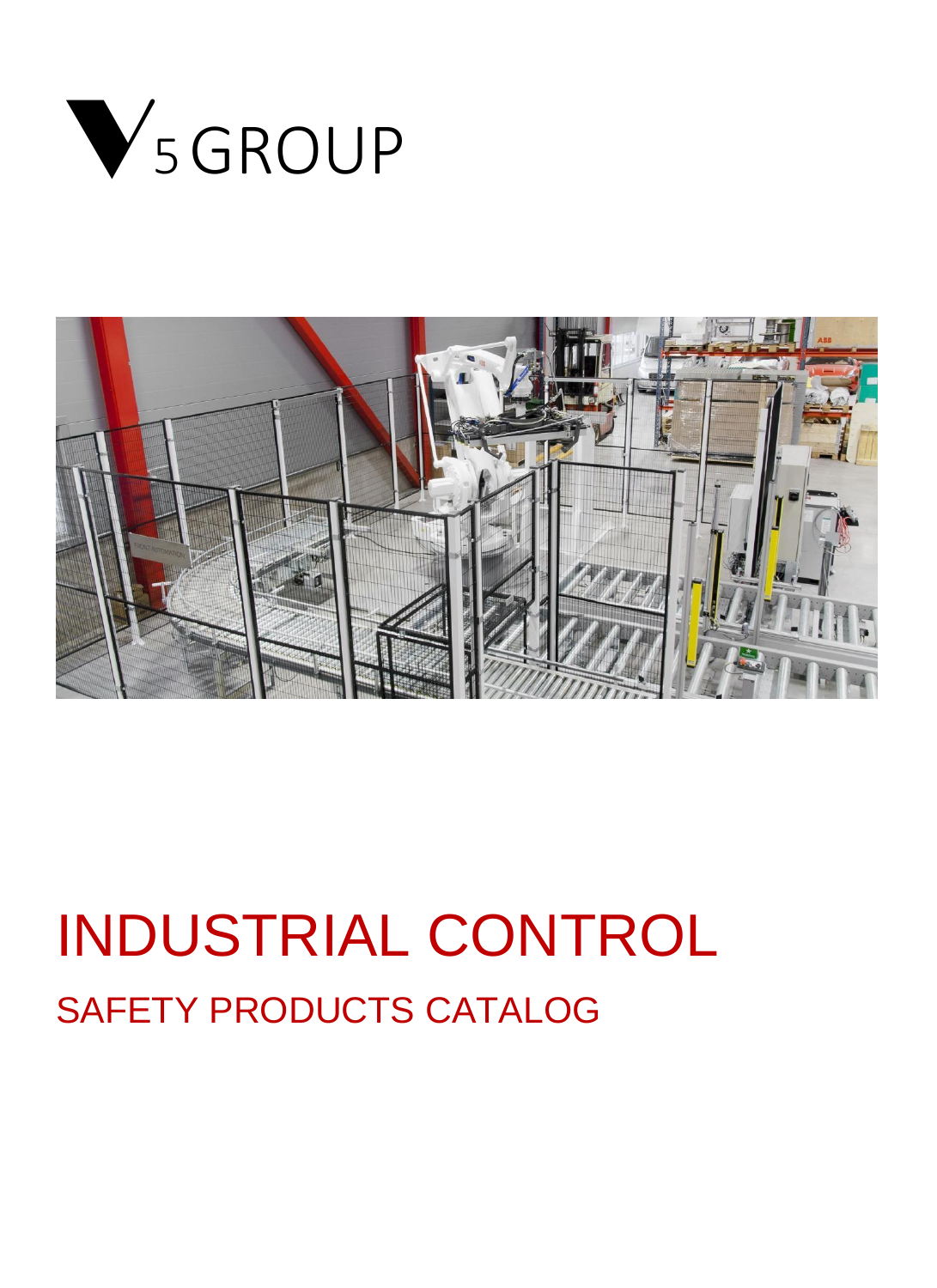

Safety stand-alone switches · Safety interlock · Safety locks · Safety relays · Safety modules · Safety push buttons · Double hand push button · Safety ATEX products Safety light curtains · Safety pressure mats · Safety thermostat · RFID – Access control & alarm solutions · Safety limit switches · Safety limit switches



# // BENEFITS

- Totally waterproof (IP67 or IP69K)
- Resistant to high temperatures
- Resistant to high pressure cleaning and washing detergents.
- They can be used where they come in direct contact with food since there is no risk of bacterial development.
- Laser marking ensures that the inscription on the switches remains readable for the life of the switch.
- Coded non-contact
- Wash down rated
- Contactless interlocking
- ATEX Proof

## // SAFETY SWITCHES, MAGNETS, RELAYS AND LOCKS

V5 GROUP safety products include coded non-contact safety switches in rugged plastic and stainless steel housings rated for wash-down and corrosive atmospheres, contactless interlocks and a wide variety of safety relays. Products are complying with the latest safety standards and approvals, and help to reduce the machine downtime due to faulty switches. This series Safety Switches are popular within the Food and Beverage industry, since mechanical switches are often prohibited because of the risk of bacteria and dirt gathering in the interstices. The switches consist of a receiver and a transmitter, that can be mounted on doors and crankcases of dangerous machines. When the door is opened, the switch stops the dangerous function, until the door is closed again. Thanks to an innovative, entirely electronic process called ACOTOM®, which is based on a multi-decoding system (unlike reed switches), P2 offers a reliable safety solution that is totally vandal-proof. Stainless steel or rugged plastic housings ideal for corrosive atmospheres. Safety Relays come in a wide variety and comply with the latest safety standards and approvals. They are ultra-reliable and reduce machine downtime due to faulty switches.

- AMX3 and 5 the first standalone non-contact switch approved PLd according to ISO13849-1, with integrated control system.
- EPINUS, BOSTER safety switches with a magnetic latch of 2 or 4 kgs, keeping doors magnetically closed is an ideal solution for machines with vibration.
- TRITHON totally waterproof, IP69k rated, resistant up to 110° C.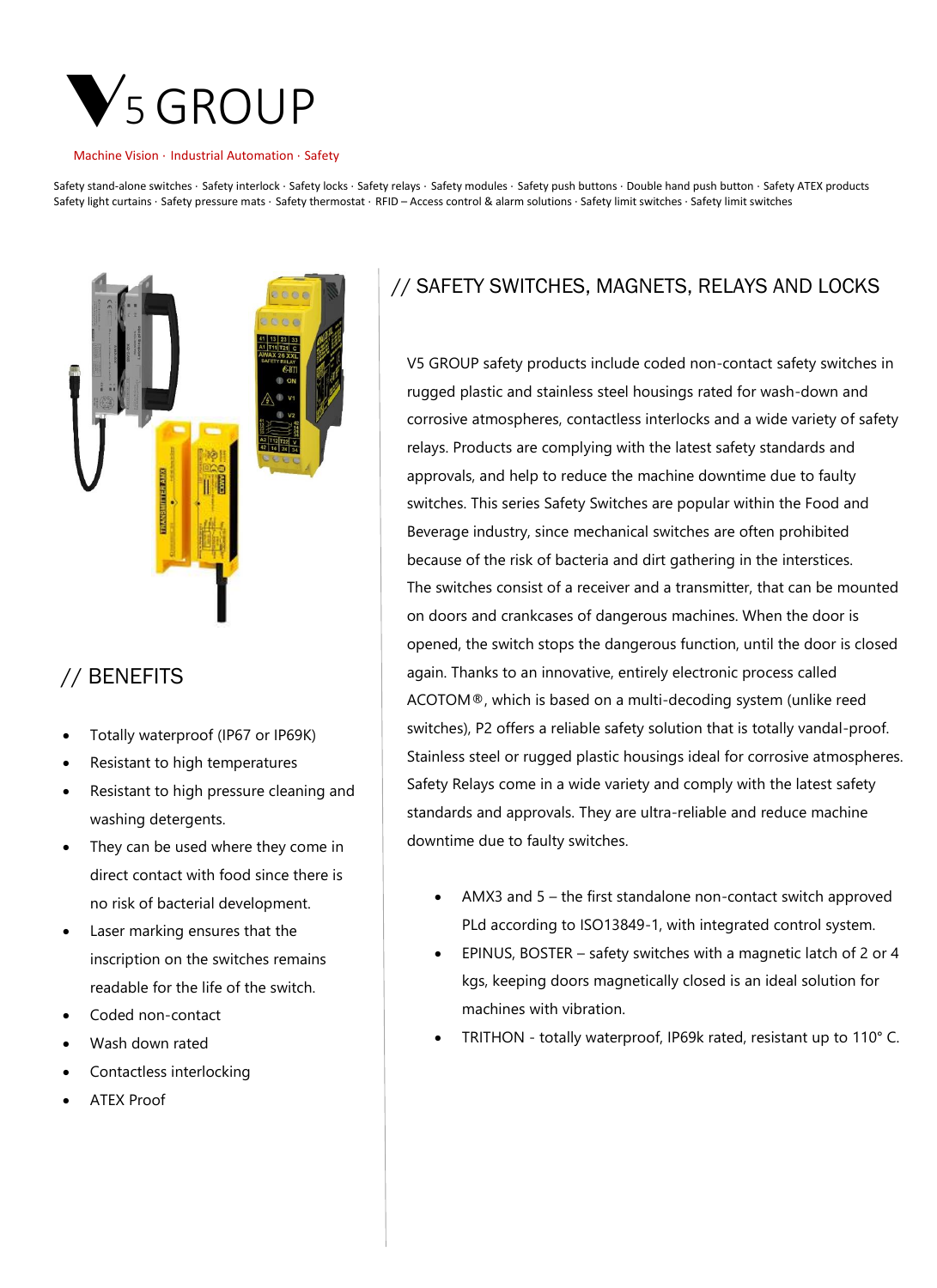# SGROUP

#### Machine Vision · Industrial Automation · Safety

Safety stand-alone switches · Safety interlock · Safety locks · Safety relays · Safety modules · Safety push buttons · Double hand push button · Safety ATEX products Safety light curtains · Safety pressure mats · Safety thermostat · RFID - Access control & alarm solutions · Safety limit switches · Safety limit switches

## // SAFETY PUSH BUTTONS

- B22 and B30 Series Capacitive technology luminous bicolor touch control button
- B22 OEM Bicolor luminous touch control button with capacitive technology for integration
- KB 100 Series Capacitive technology luminous bicolor touch control button
- KOB 308 Series Optic technology luminous bicolor touch control button
- KOB 508 Dual technology optical/capacitive luminous touch control button
- KOB 110T Series Dual technology optical/capacitive luminous touch secure stop button
- KOB 101T Two-hand dual-technology touch control button for enhanced security
- KOB 608 Touch button access request with tricolor lighting
- V22 series, V30 and V30-SPOT Indicators and LED technology tricolor luminous lighting
- BX1 & BX2 A KOB101T kit enables a complete two-hand control (+ 2xKOB101T 1xCOM3C). The KOB101T is a button that mixes two technologies, optical and capacitive.









## // BENEFITS

- Totally waterproof (IP67 or IP69K)
- Double-hand push buttons system
- No mechanical action needed, easily replaces mechanical pushbuttons
- Bi color LED illuminated, very bright
- Housed in a rough housing, designed to be vandal resistant
- Conformity with the hygiene standards (EN 1672-2)
- IP69, wide temperature operation Lifetime expectancy 100 000h/ 10 years
- Momentary, toggle or time-delayed in one button
- Option vibrating function as a confirmation signal
- PLC compatible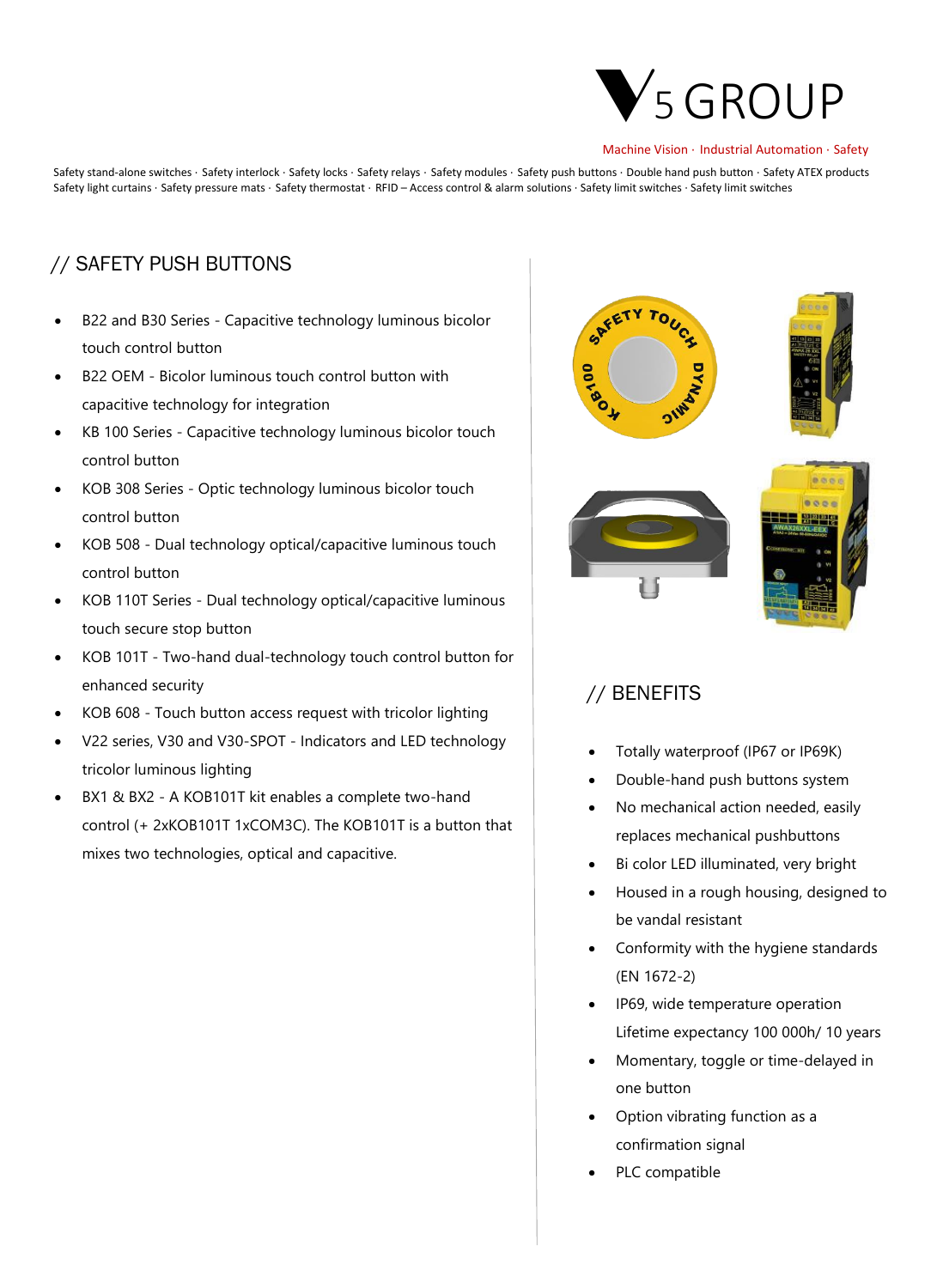

Safety stand-alone switches · Safety interlock · Safety locks · Safety relays · Safety modules · Safety push buttons · Double hand push button · Safety ATEX products Safety light curtains · Safety pressure mats · Safety thermostat · RFID - Access control & alarm solutions · Safety limit switches · Safety limit switches



# // BENEFITS

- Totally waterproof (IP67 or IP69K)
- Resistant to high temperatures
- Resistant to high pressure cleaning and washing detergents.
- They can be used where they come in direct contact with food since there is no risk of bacterial development.
- Laser marking ensures that the inscription on the switches remains readable for the life of the switch.
- Coded non-contact
- Wash down rated
- Contactless interlocking

# // SAFETY RFID, THERMOSTAT, PRESURE AND INTERLOCK SWITCHES

#### **Interlocking Devices**

• New concept for door safety interlocking - Interlocking devices are solutions used to protect operators from dangerous parts of machinery. They represent an important and fundamental element to be integrated as from the early stages of the conception of the machine Safety Lock

#### **Lock Magnets**

• Non-contact magnetic locking with embedded coded safety switch including two functions in one item , it holding of the guard doors and controlling the door opening with the ACOTOM® decoding process

#### **Safety Operation Switches**

• The safety switches take advantage of the RFID technology to improve safety level and operations modes. RFID coded safety switches used to control the position of movable guard doors on machines, they are available in standalone or combined with external safety relay modules

#### **Pressure & Vacuum safety switches**

Safety vacuum switch was designed to control safety in vacuum or high pressure applications for example: VS model monitors vacuum levels in food packaging, safety control of vacuum pumps etc. and VC model monitors fluid levels

#### **Safety Thermostat Switches**

The Safety Thermostat was designed to prevent from personal contact with potentially hot or low temperatures surfaces. The INOX 316L housing IP69K ss316L enclosure insures high level product quality and integrity, usually used food industry industrial oven doors safety or any area to be protected against excessive temperatures in temperature range: -40°C to +180°C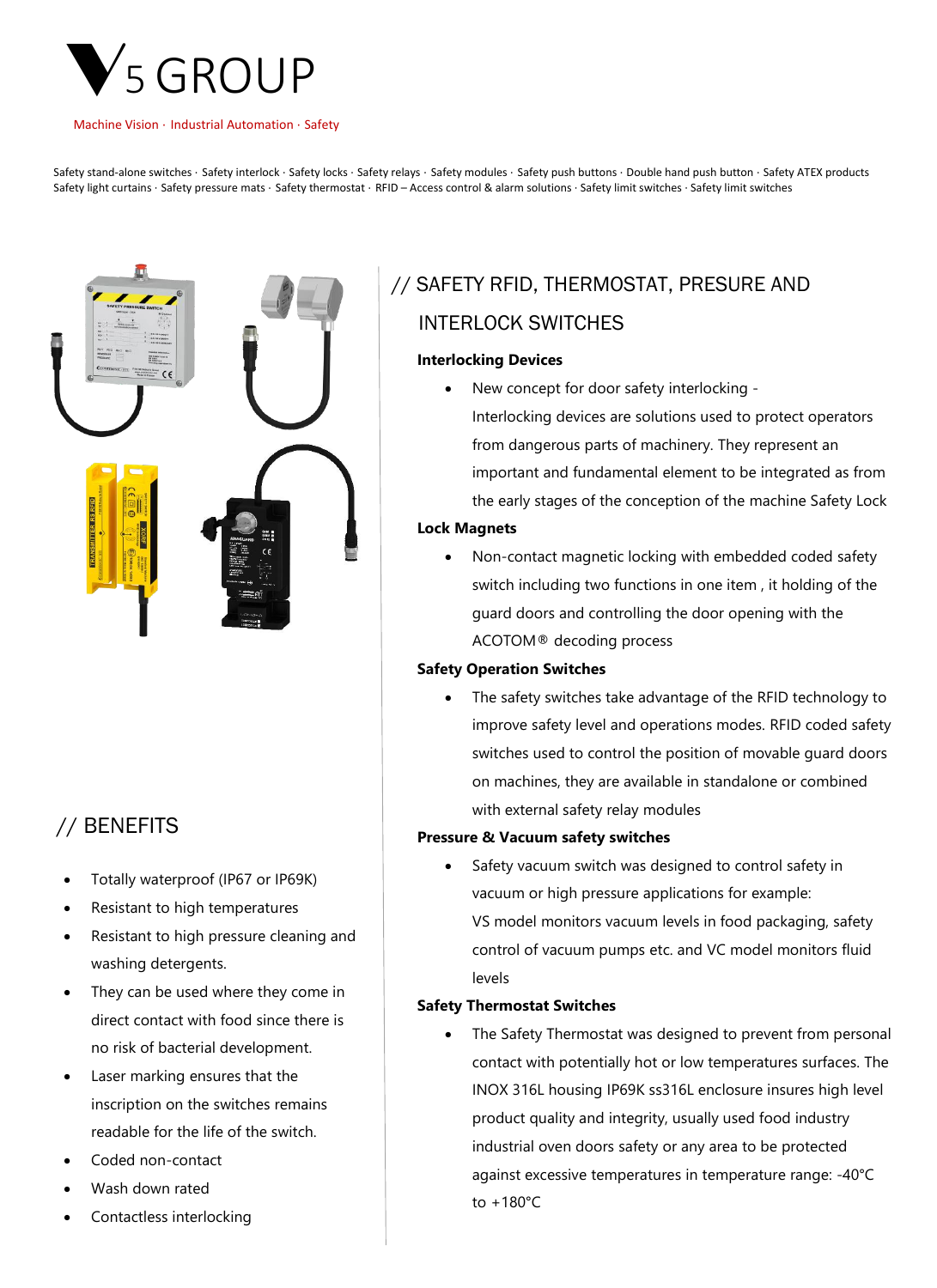

Safety stand-alone switches · Safety interlock · Safety locks · Safety relays · Safety modules · Safety push buttons · Double hand push button · Safety ATEX products Safety light curtains · Safety pressure mats · Safety thermostat · RFID - Access control & alarm solutions · Safety limit switches · Safety limit switches

## // SAFETY LIGHT CURTAINS

#### **NEW generation PROTECT series Safety Light Curtains**

• For Food & Beverage industry TUV Certification – German standard DIN 40050-9 Wide range of smart safety solutions including muting systems, heated systems for cold areas, safety control systems, accessories etc. The transparent cylinder with protection degree IP67 and IP69K is used especially in industrial environment where washing is done with high pressure, high temperature (eg. food industry), low temperatures zones and standard machinery protection. The PROTECT series also has a total protection against the dust

### **For efficient detection of machine operators in hazardous zones**

• NEFTIM introducing PROTECT series safety light curtains that protect machine operators while enabling partial or full access into the hazardous zone during machine loading/unloading and for adjustment or maintenance operations.

#### **Simple to use**

• An optimized range of light curtains with embedded safety functions such as automatic or manual start/restart and External Device Monitoring (switching devices monitoring, e.g. relays or contractors).

#### **Compact for easy installation**

• With only 1.1 x 1.2″ (29mm x 31.5mm) cross section, PROTECT is one of the most compact products on the market with all key features embedded.

#### **Compliant with safety certifications**

PROTECT offers compliance with safety standards up to type 4, SIL 3, PLe according to EN ISO 13849-1, IEC 61508, IEC 62061, IEC 61496-1 and IEC 61496-2 standards.



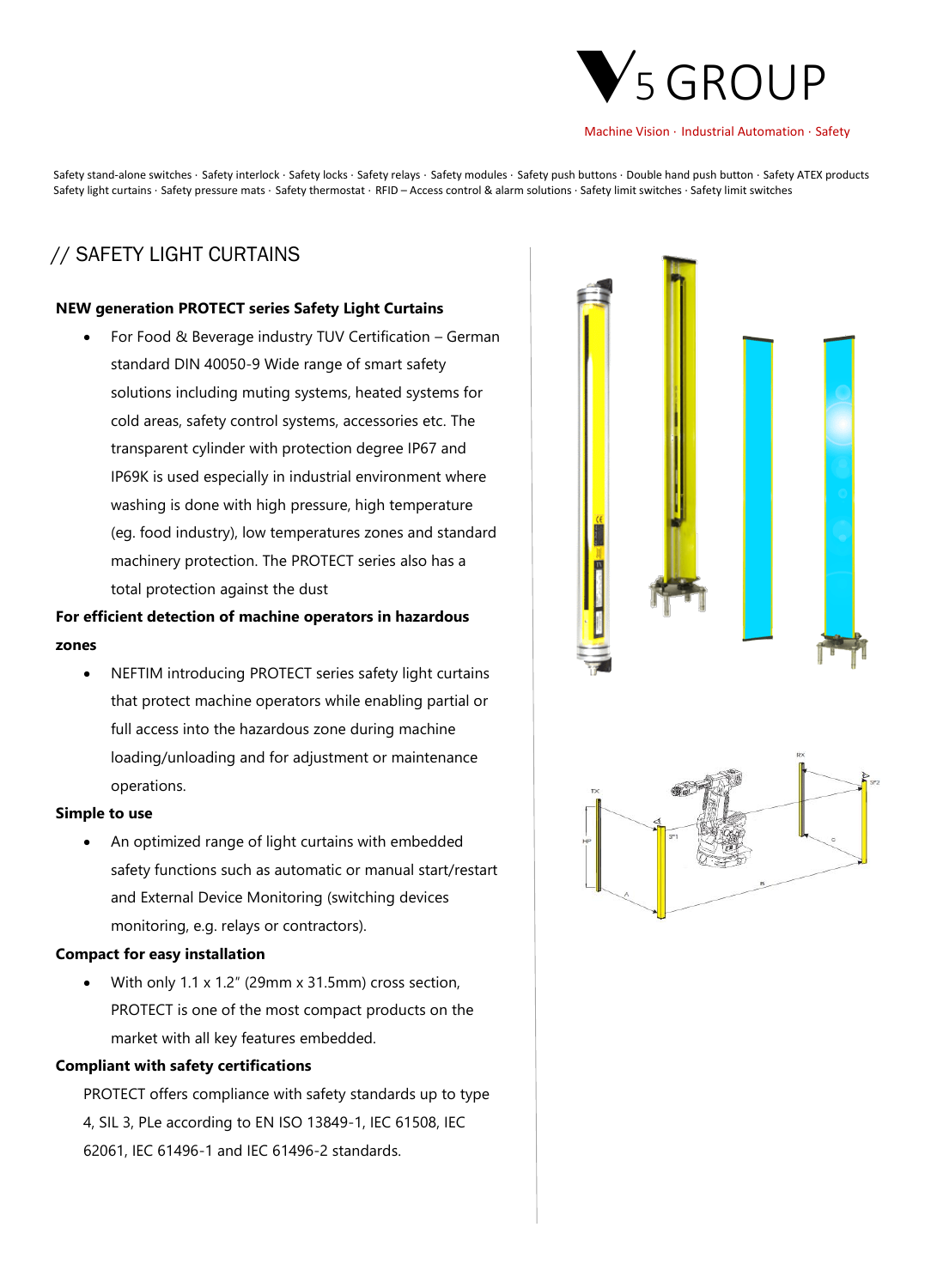

Safety stand-alone switches · Safety interlock · Safety locks · Safety relays · Safety modules · Safety push buttons · Double hand push button · Safety ATEX products Safety light curtains · Safety pressure mats · Safety thermostat · RFID – Access control & alarm solutions · Safety limit switches · Safety limit switches



![](_page_5_Picture_4.jpeg)

### // SAFETY ROPE SWITCHES

#### **Safety rope switches**

immediately switch off the machine drive if the rope is pulled or there is a tear in the rope. This condition remains locked till the reset pushbutton is pressed when the rope is under correct tension.

Different variants are available for different rope lengths. An additional emergency stop key can be mounted on both sides of the switches.

# // BENEFITS

- Totally waterproof (IP67 or IP69K)
- Resistant to high temperatures
- Resistant to high pressure cleaning and washing detergents.
- They can be used where they come in direct contact with food since there is no risk of bacterial development.
- Switches off by breakage or tension loss
- Locking in switch-off position, manual resetting
- 3 safety contacts NC / 1 NO
- Protect hazards up to 100 m
- Rope tension indicator (pulled, slack, initial pretensioning)

![](_page_5_Picture_19.jpeg)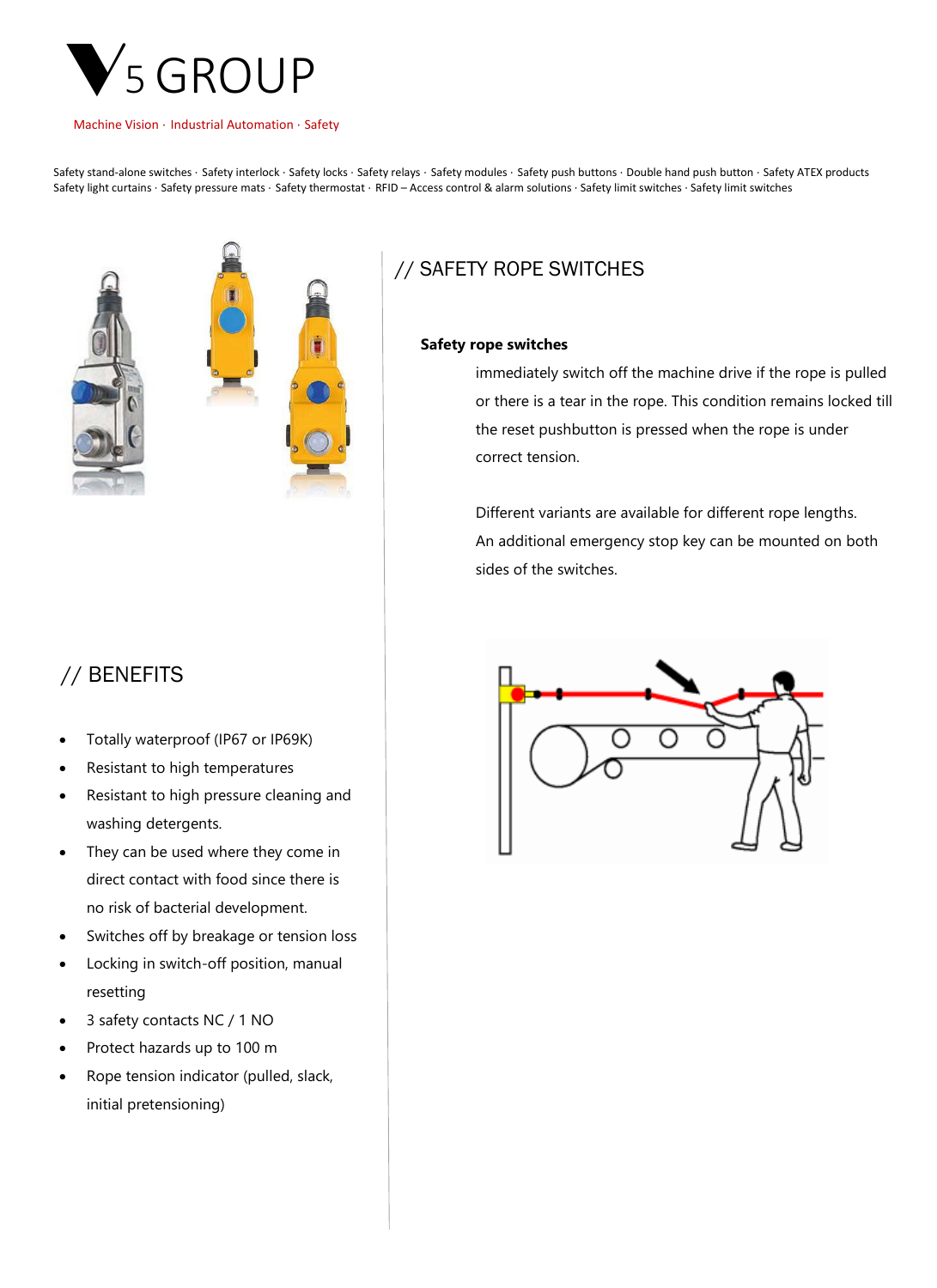![](_page_6_Picture_0.jpeg)

Safety stand-alone switches · Safety interlock · Safety locks · Safety relays · Safety modules · Safety push buttons · Double hand push button · Safety ATEX products Safety light curtains · Safety pressure mats · Safety thermostat · RFID – Access control & alarm solutions · Safety limit switches · Safety limit switches

## // SAFETY MATS, EDGES AND BAMPERS

#### **Safety Mats**

The safety mat has been designed and manufactured in accordance with the basic safety and human health requirements. In particular, it is in conformity with the following harmonized standards for risk prevention - EN ISO 12100, EN ISO 13856-1 and EN ISO 13849-1. SAFETY MAT is a "safety component" which acts as an "electrical, pressure sensitive device designed to detect the presence of a human body". It represents a "safety device equipped with one or more sensors, able to detect when a pressure is being applied, and it is combined with a control device with a check function, according to the specific category, and with an output interface. The working principle of the equipment essentially consists on the capacity to cause a change of state of an electric signal when some force/pressure will be applied onto the surface of the "safety mat" sensor.

#### **Safety Edges**

Pressure-sensitive edges are used to eliminate the risk of crashing or shearing associated with the operation of sliding doors, movable bulkheads, automated movable guards, electric doors, etc.

#### **Safety Bumpers**

- Pressure sensitive bumpers are used to provide protection of persons against impacts with vehicles or parts of machines in motion such as AGVs, travelling lifts, wire-guided vehicles, automated warehouses, etc. In according to Standards EN ISO 13856-3 and EN ISO 13849-1
- Coating with waterproof fabric
- PVC coating
- Anti-spark coating

![](_page_6_Picture_13.jpeg)